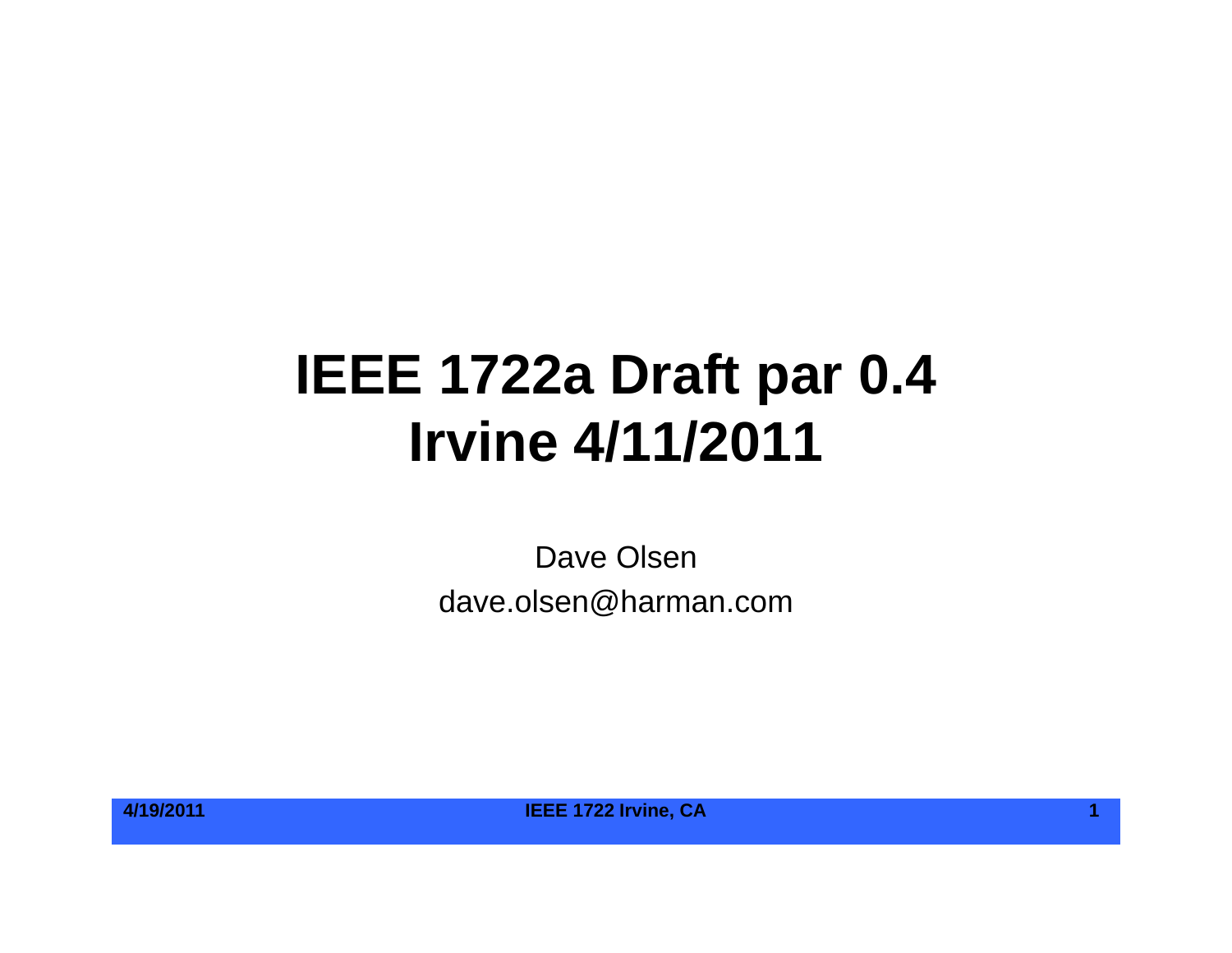# **Title (2.1)**

• Standard for Layer 2 Transport Protocol for Time Sensitive Applications in Bridged Local Area Networks – Amendment 1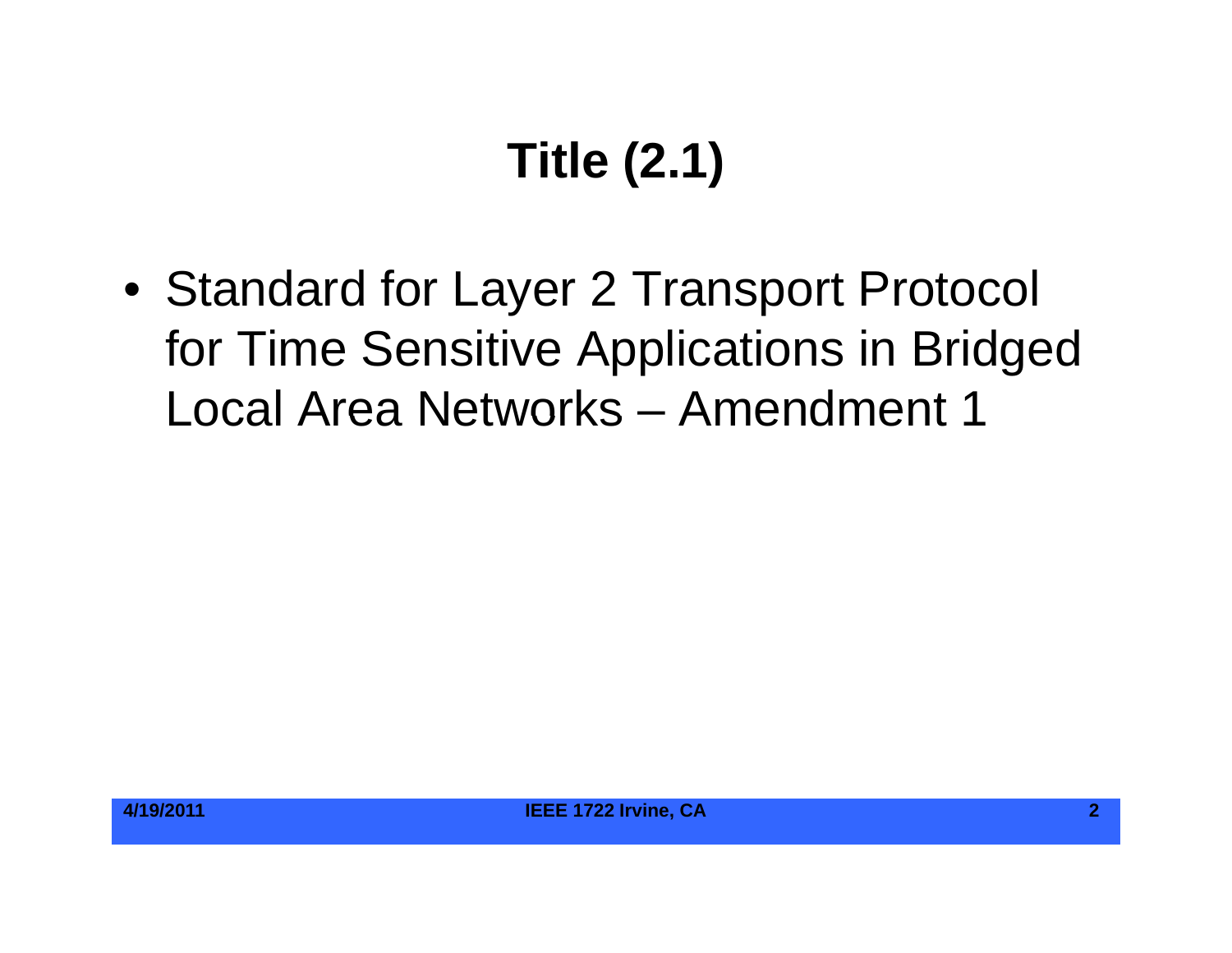#### **Misc.**

• Number of people expected to work on standard (5.1)

– 20

- Stakeholders (5.6)
	- Developers and users of bridged LAN and end-point systems supporting audio/video and other low latency streaming applications.

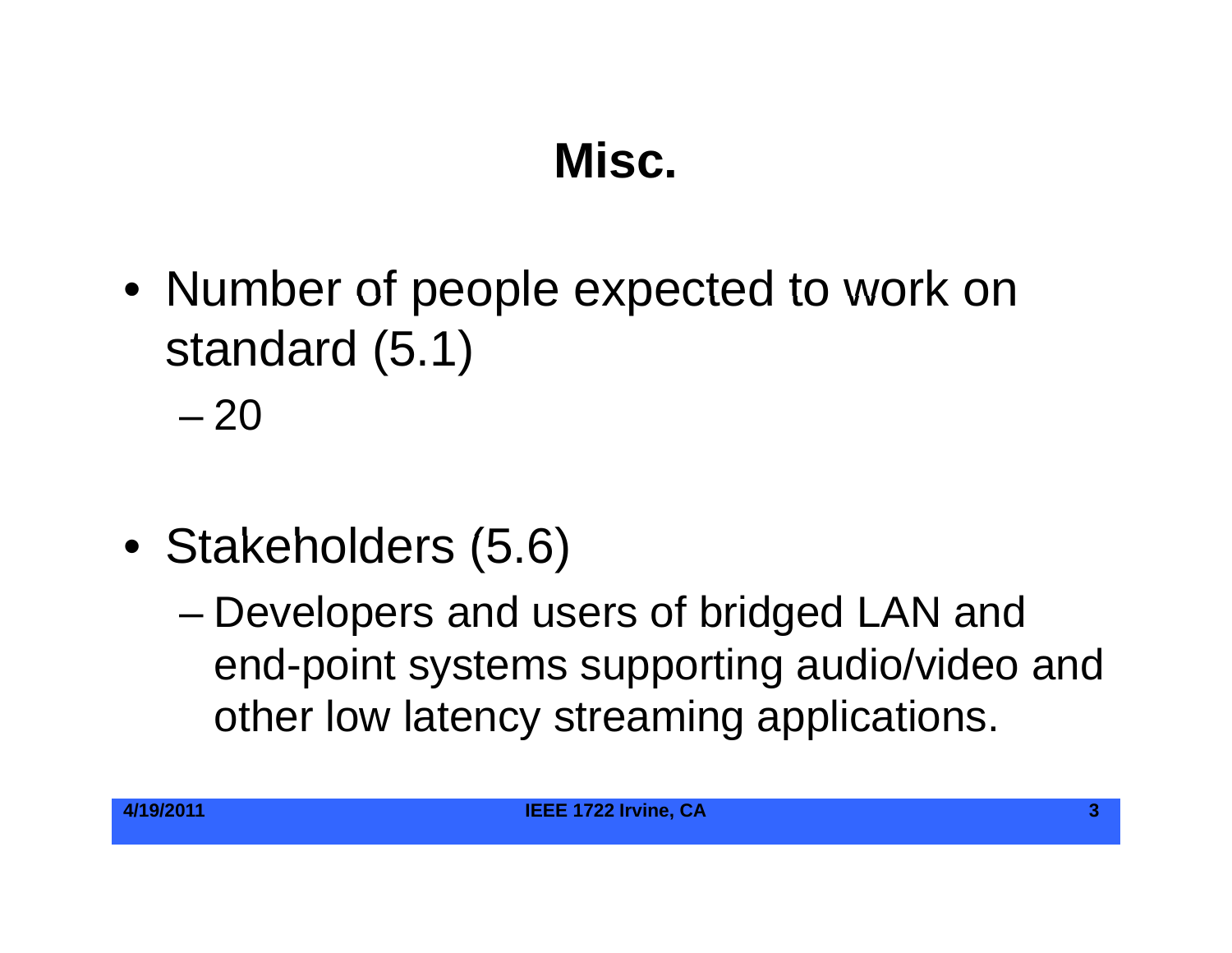# **Original PAR Scope (5.2)**

 $\bullet\,$  This standard specifies the protocol, data encapsulations, and presentation time procedures used to ensure interoperability between audio and video based end stations that use standard networking services provided by all IEEE 802 networks meeting QoS requirements for time-sensitive applications by leveraging concepts of IEC 61883.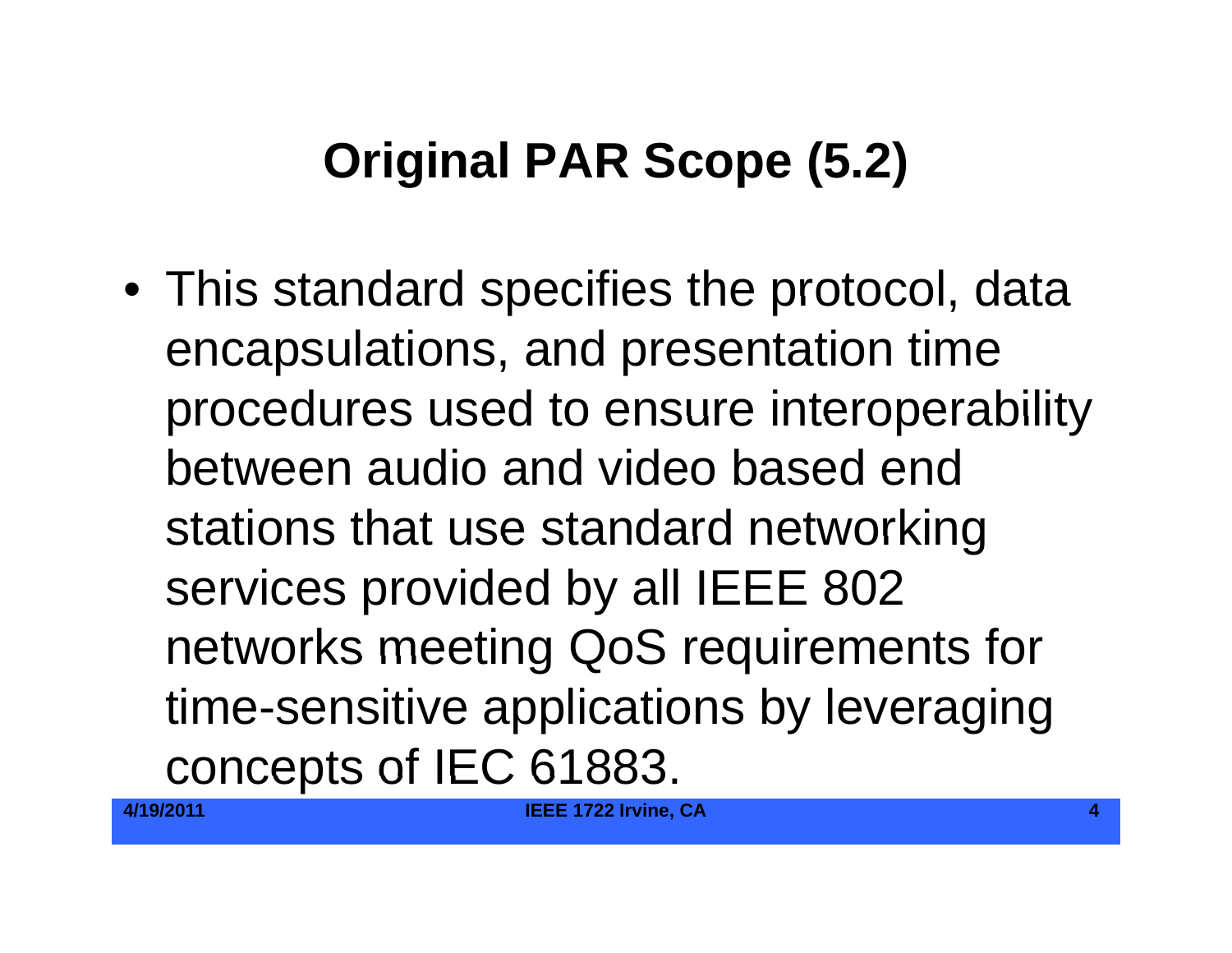#### **Questions**

 $\bullet\,$  We are going to have to change the scope of the original 1722, is that change required to be defined for the amendment PAR?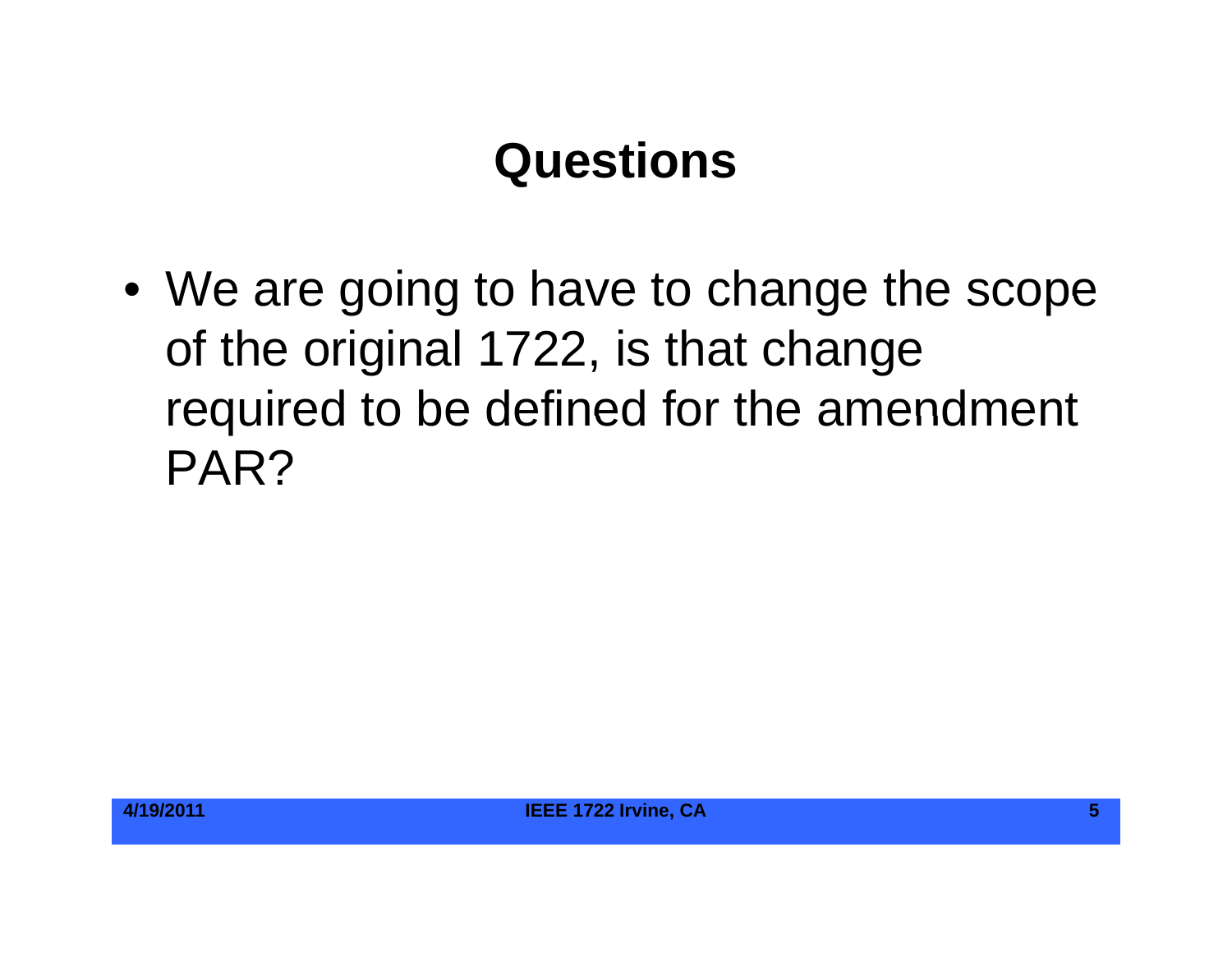# **PAR Scope (5.2)**

• This standard specifies extensions to IEEE 1722 – 2011 to add extensible streaming formats that support media types that are not included in the previous standard, define media clock selection andsynchronization services, and define diagnostic variables.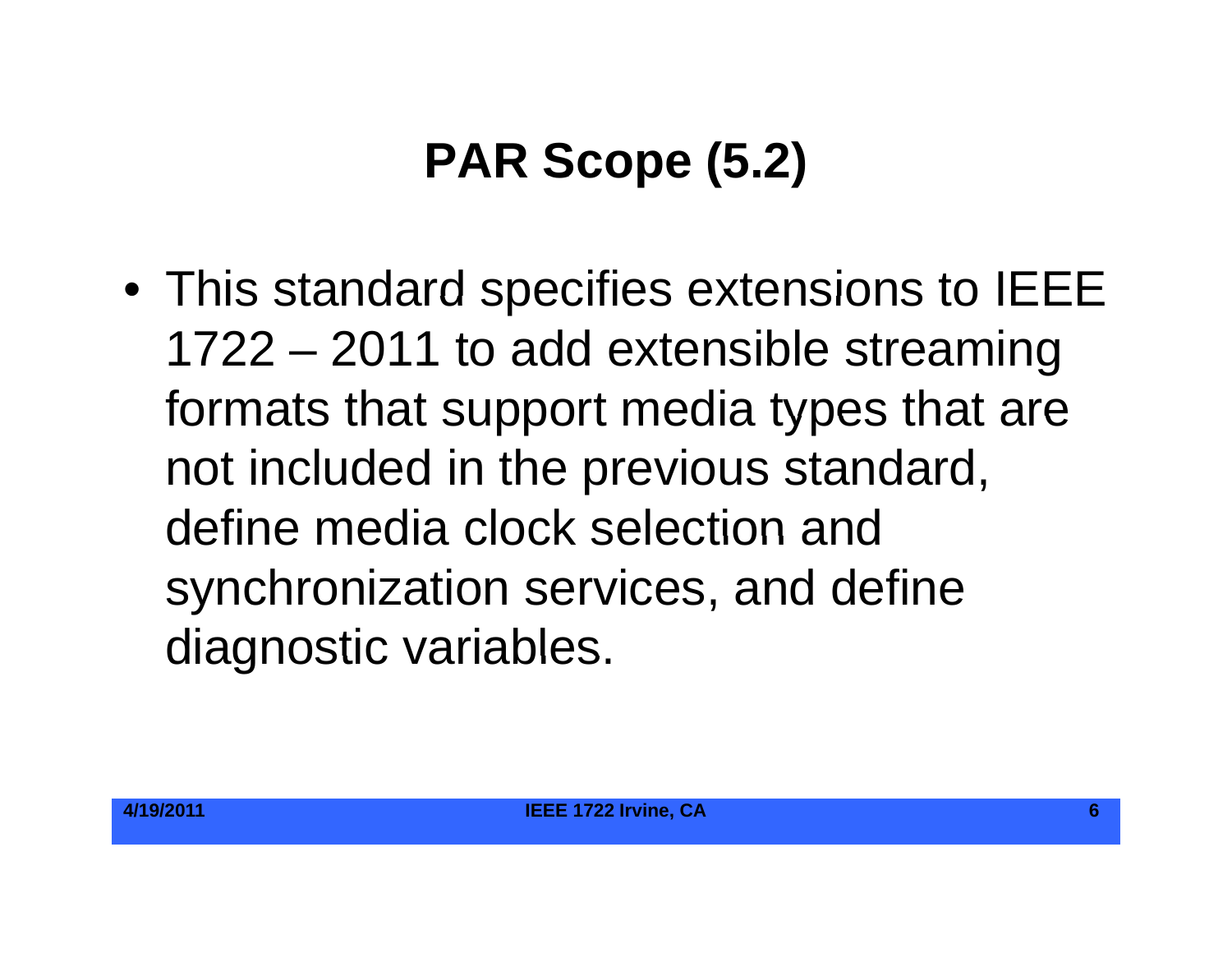# **PAR Scope (5.3)**

- Is the completion of this document contingent upon the completion of another document?
	- No

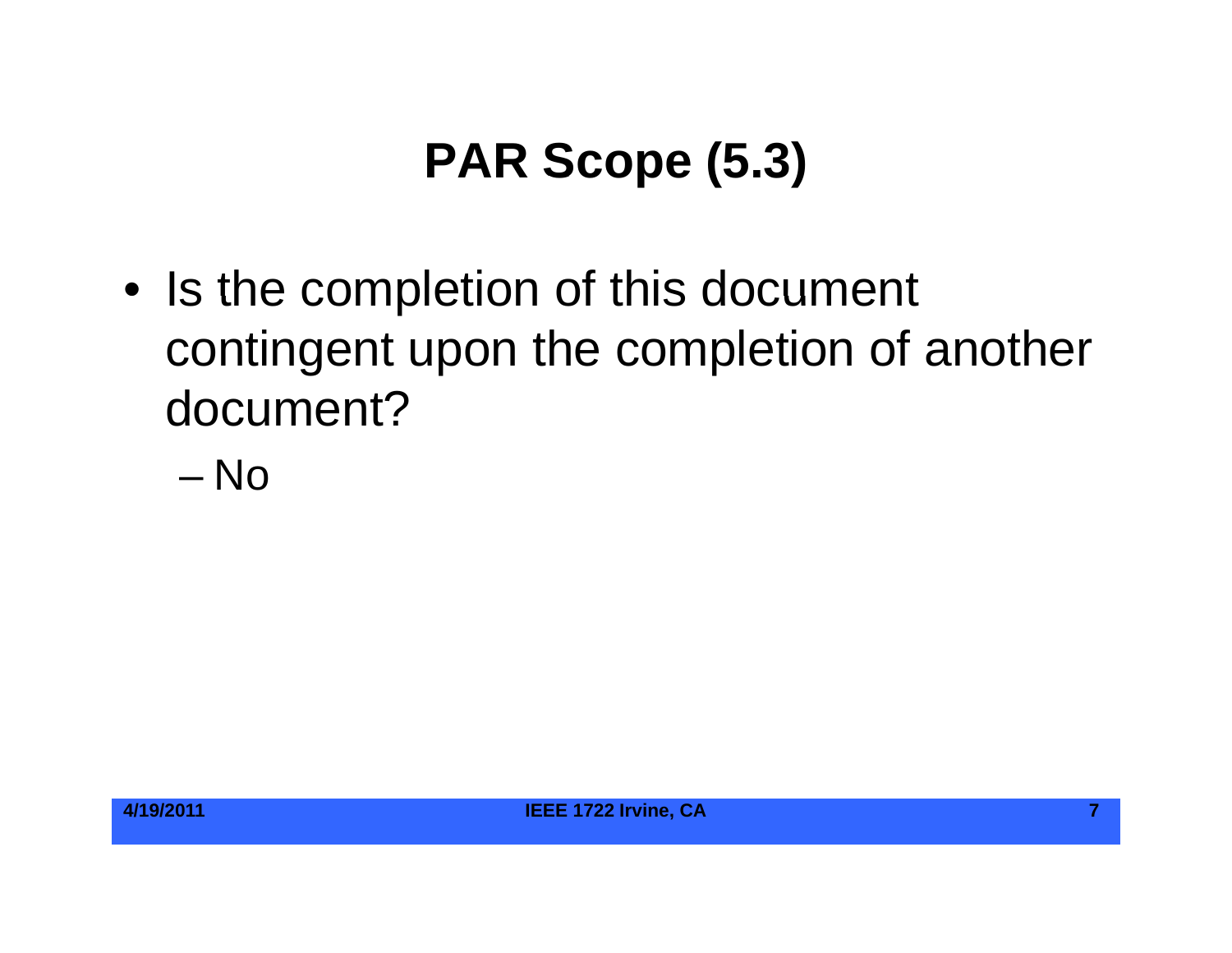## **Original PAR Purpose (5.4)**

• This standard will facilitate interoperability between stations that stream timesensitive audio and/or video across LANs providing time synchronization and latency/bandwidth services by defining the packet format protocols and synchronization mechanisms.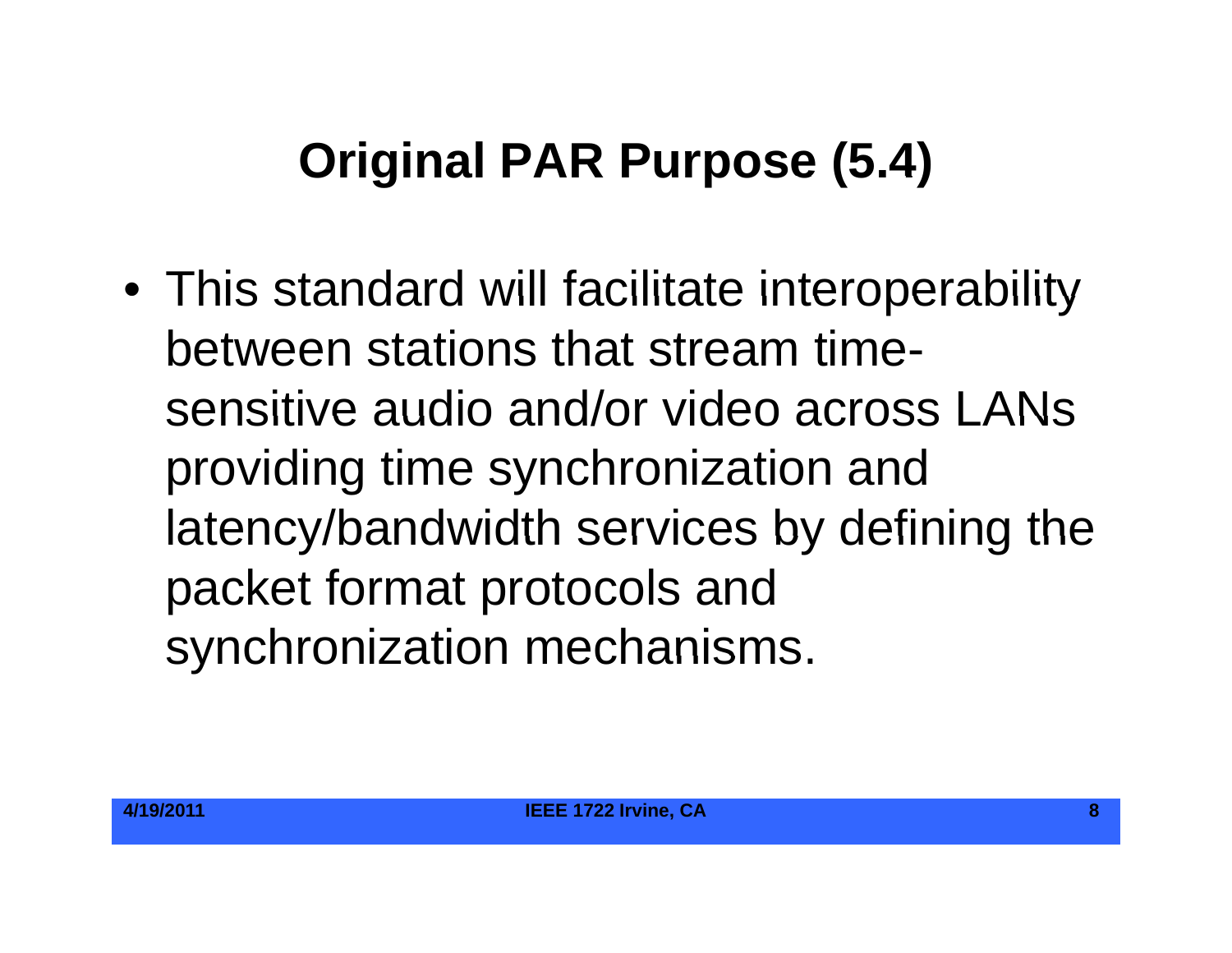## **New PAR Purpose (5.4)**

 $\bullet\,$  This standard facilitates interoperability between stations that stream timesensitive media across LANs providing time synchronization and latency/bandwidth services by defining additional packet format protocols, synchronization mechanisms and diagnostic variables.

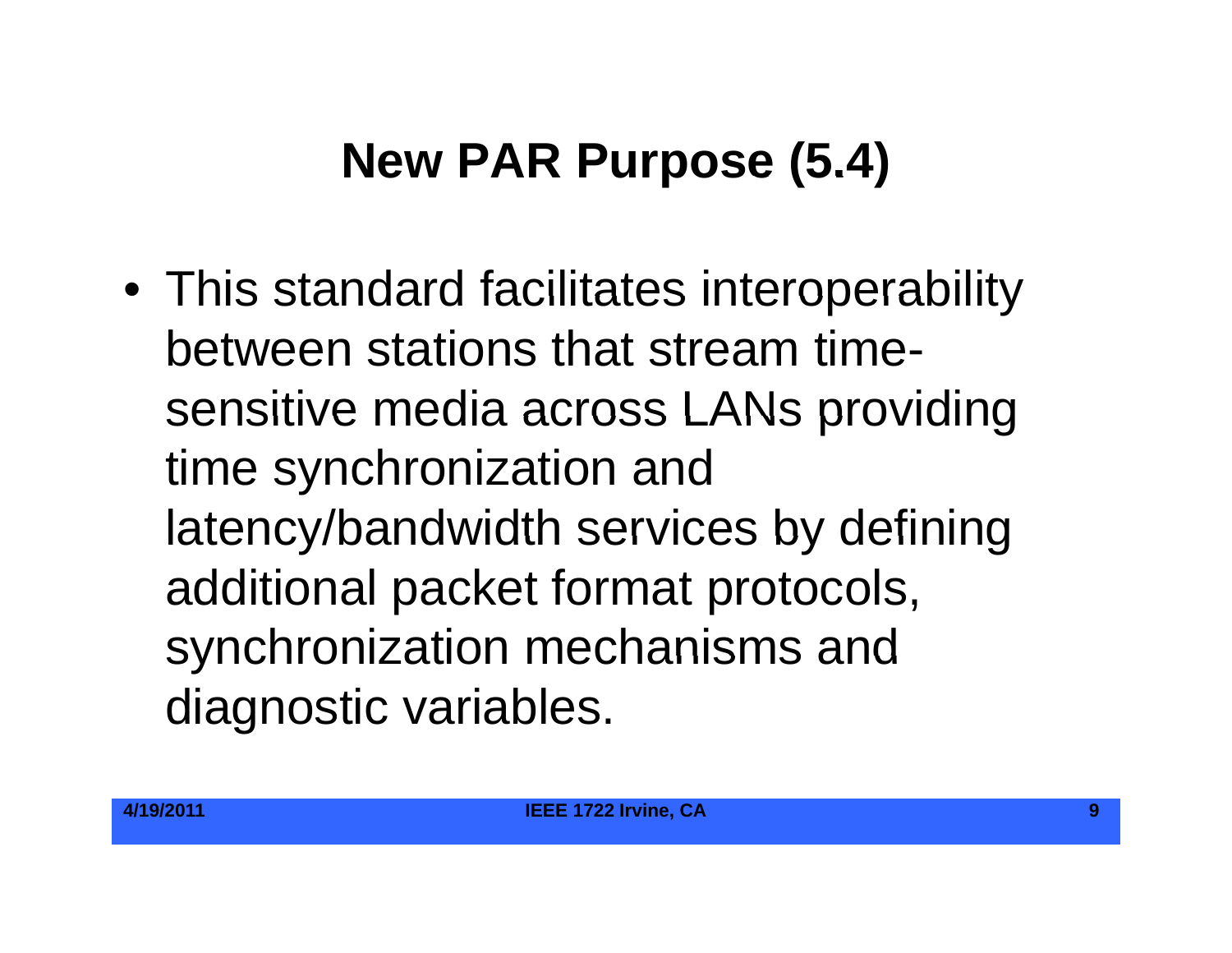## **Original Need (5.5) Original (5.5)**

- $\bullet$  Increasingly, entertainment media is digitally transported. Streaming audio/video and interactive applications over bridged LANs need to have comparable real-time performance with legacy analog distribution. There is significant end-user and vendor interest in defining a simple yet common method for handling real-time audio/video suitable for consumer electronics, professional A/V applications, etc.
- $\bullet$  Technologies such as IEEE 1394, Bluetooth and USB exist today but each has their own encapsulation, protocols, timing control, etc. such that building interworking functions is difficult. The use of a common audio/video transport over multiple IEEE 802 network types will realize operational and equipment cost benefits.
- $\bullet$  $\bullet$  By ensuring that all IEEE 802 wired and wireless devices share a common set of transport mechanisms for time-sensitive audio/video streams, we lessen the effort of producing interworking units between IEEE 802 and other digital networks.